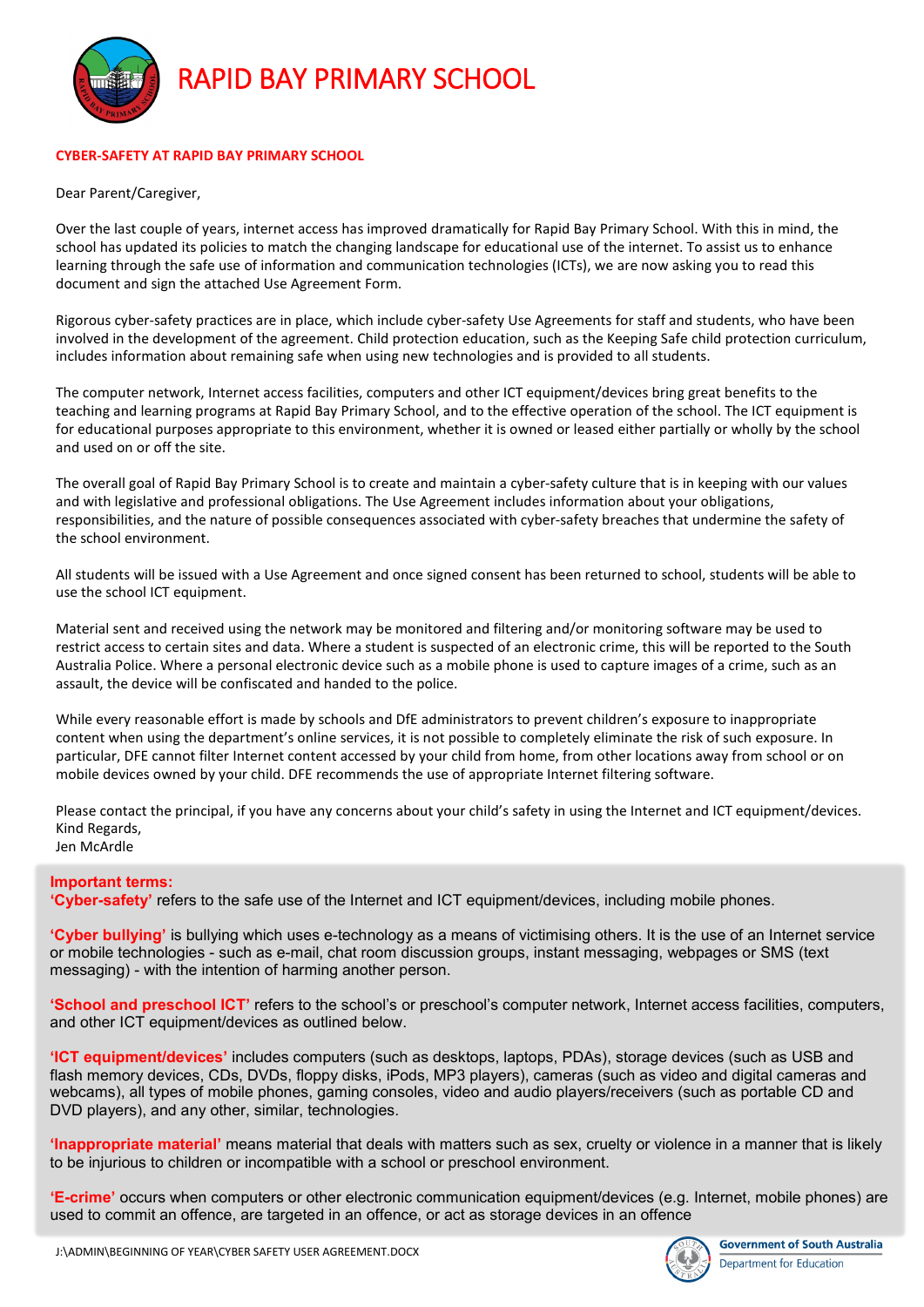

# **Cyber- Safety User Agreement**

#### **Strategies to help keep Rapid Bay School Children Cyber-safe**

Parents/caregivers play a critical role in developing knowledge, understanding and ethics around their child's safety and safe practices regardless of the time of day. Being cyber-safe is no exception and we invite you to discuss with your child the following strategies to help us stay safe when using ICT at school and after formal school hours.

- **1.** I will **not** use ICT equipment until my parents/caregivers have signed and returned the relevant Use Agreement forms to the school.
- **2.** I will use the computers, IPADS and other ICT equipment only for my learning.
- **3.** I will go online or use the Internet at school only when a staff member gives me permission.
- **4.** If I am unsure whether I am allowed to do something involving ICT, I will ask the teacher first.
- **5.** If I have my own username, I will log on only with that username. I will not allow anyone else to use my name.
- **6.** I will keep my password private.
- **7.** I will use the Internet, e-mail, or any ICT equipment only for positive purposes, not to be mean, rude or offensive, or to bully, harass, or in any way harm anyone else, or the school itself, even if it is meant as a joke.
- **8.** While at school, I will:
	- attempt to search for things online that I know are acceptable at our school. This would exclude anything that is rude or violent or uses unacceptable language such as swearing
	- report any attempt to get around, or bypass, security, monitoring and filtering that is in place at our school.
- **9.** If I find anything that upsets me, is mean or rude, or that I know is not acceptable at our school, I will:
	- not show others
	- turn off the screen as soon as possible
	- get a teacher/staff member straight away.
- **10.** I will only bring ICT equipment/devices to school with permission from my teacher and parent/caregiver. This includes things like mobile phones, iPods, games, cameras, and USB/portable drives.
- **11.** I will only connect an ICT device to school ICT or run any software (e.g. a USB/portable drive, camera or phone) with the teacher's permission. This includes all wireless/Bluetooth technologies.
- **12.** The school cyber-safety strategies apply to any ICTs brought to school.
- **13.** To ensure my compliance with copyright laws, I will download or copy any files such as music, videos, games or programs only with the permission of a teacher or the owner of the original materials.
- **14.** I will ask my teacher's permission before I put any personal information online. Personal identifying information includes any of the following:
	- my full name
	- my address
	- my e-mail addresses
	- my phone numbers
	- photos of me and/or people close to me.
- **15.** I will respect all school lCTs and will treat all ICT equipment/devices with care. This includes:
	- not intentionally disrupting the smooth running of any school ICT systems
	- not attempting to hack or gain unauthorised access to any system
	- following all school cyber-safety strategies, and not joining in if other students choose to be irresponsible with ICTs
	- reporting any breakages/damage to a staff member.
- **16.** If I do not follow cyber-safety practices the school may inform my parents/caregivers. In serious cases, the school may take disciplinary action against me. My family may be charged for repair costs. If illegal material or activities are involved or e-crime is suspected, it may be necessary for the school to inform the police and hold securely personal items for potential examination by police. Such actions may occur even if the incident occurs off-site and/or out of school hours.

More information about Internet filtering can be found on the websites of the Australian Communications and Media Authority at http://www.acma.gov.au, NetAlert at http://www.netalert.gov.au, the Kids Helpline at http://www.kidshelp.com.au and Bullying No Way at http://www.bullyingnoway.com.au.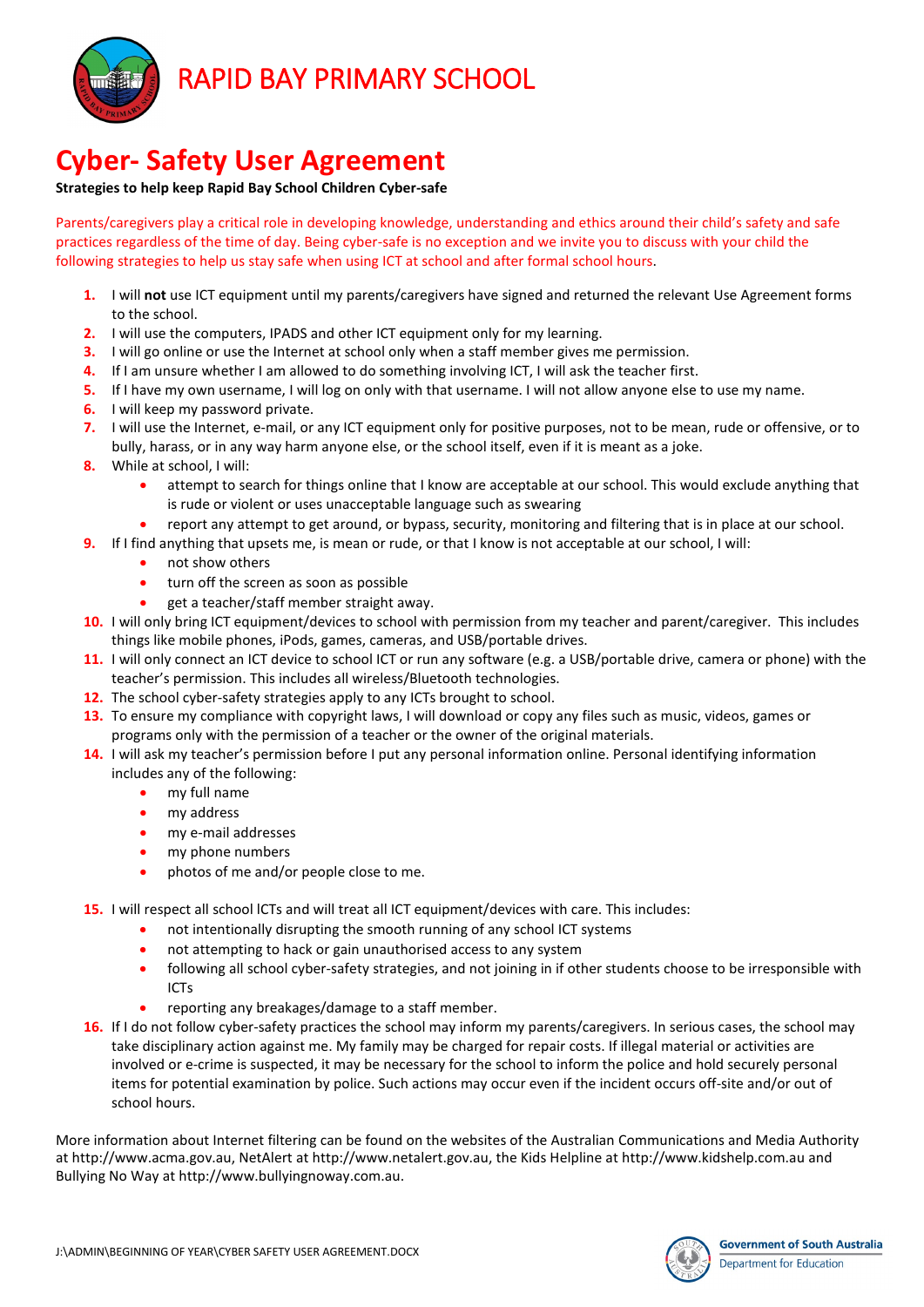RAPID BAY PRIMARY SCHOOL

# **Cyber-safety Use Agreement Form**

**To the parent/caregiver/legal guardian:** 

血

**Please read this page carefully to check that you understand your responsibilities under this agreement.** 

### **Return the signed Use Agreement to the school.**

### **I understand that Rapid Bay Primary School will:**

- do its best to enhance learning through the safe use of ICTs. This includes working to restrict access to inappropriate, illegal or harmful material on the Internet or on ICT equipment/devices at school or at school-related activities
- work with children and their families to encourage and develop an understanding of the importance of cyber-safety through education designed to complement and support the Use Agreement initiative. This includes providing children with strategies to keep themselves safe in a connected online world
- respond to any breaches in an appropriate manner
- welcome enquiries at any time from parents/caregivers/legal guardians or children about cyber-safety issues.

### **My responsibilities include:**

- discussing the information about cyber-safety with my child and explaining why it is important
- supporting the school's cyber-safety program by emphasising to my child the need to follow the cybersafety strategies
- contacting the principal or nominee to discuss any questions I may have about cyber-safety and/or this Use Agreement.

# **CYBER-SAFETY USE AGREEMENT**

I have read and understood this Cyber-safety Use Agreement and I am aware of the school's initiatives to maintain a cyber-safe learning environment.

-----------------------------------------------------------------------------------------------------------------------------------------------------------

**Please note: This agreement will remain in force as long as your child is enrolled at this school. If it becomes necessary to add/amend any information or rule, you will be advised in writing.**